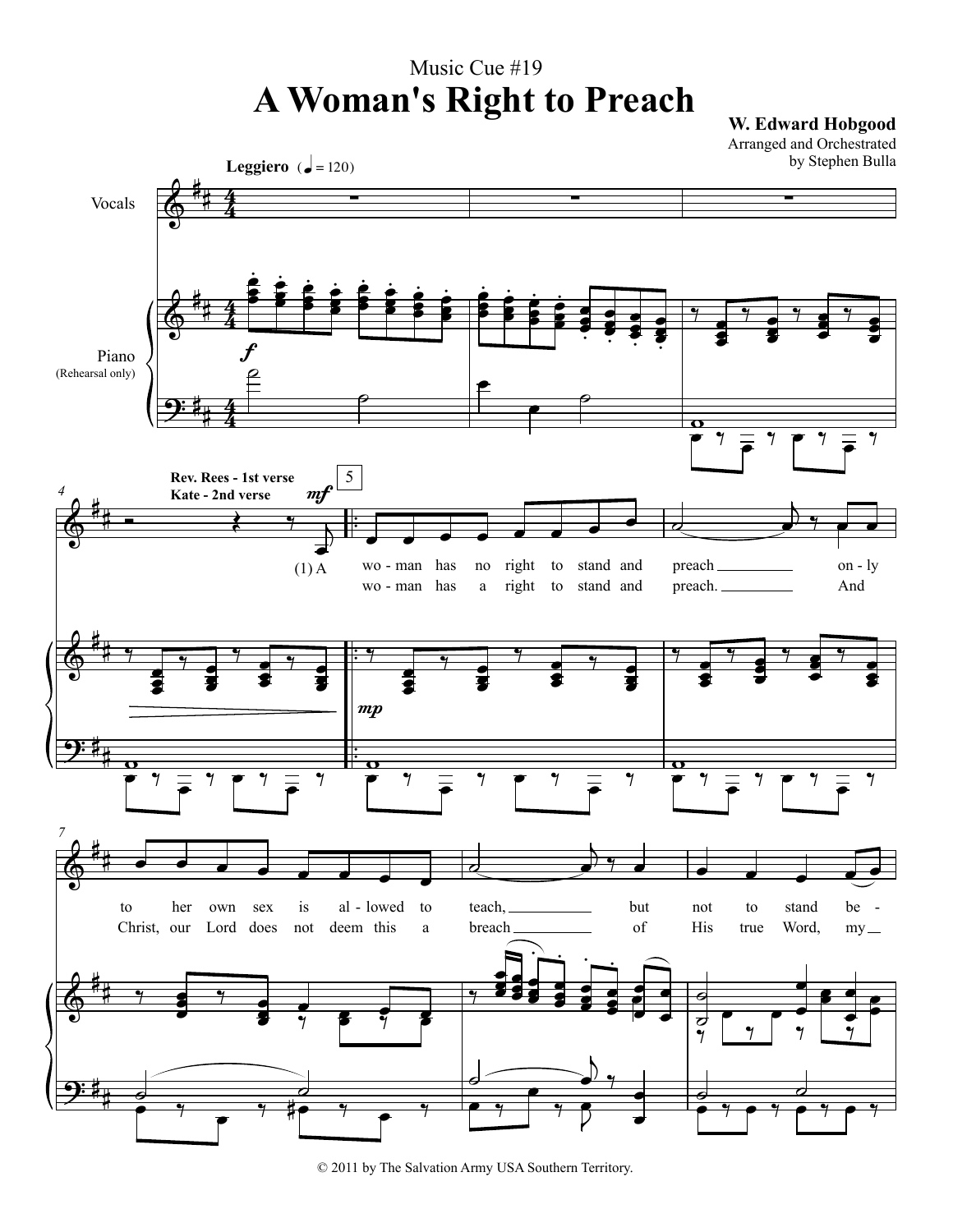A Woman's Right to Preach - 2

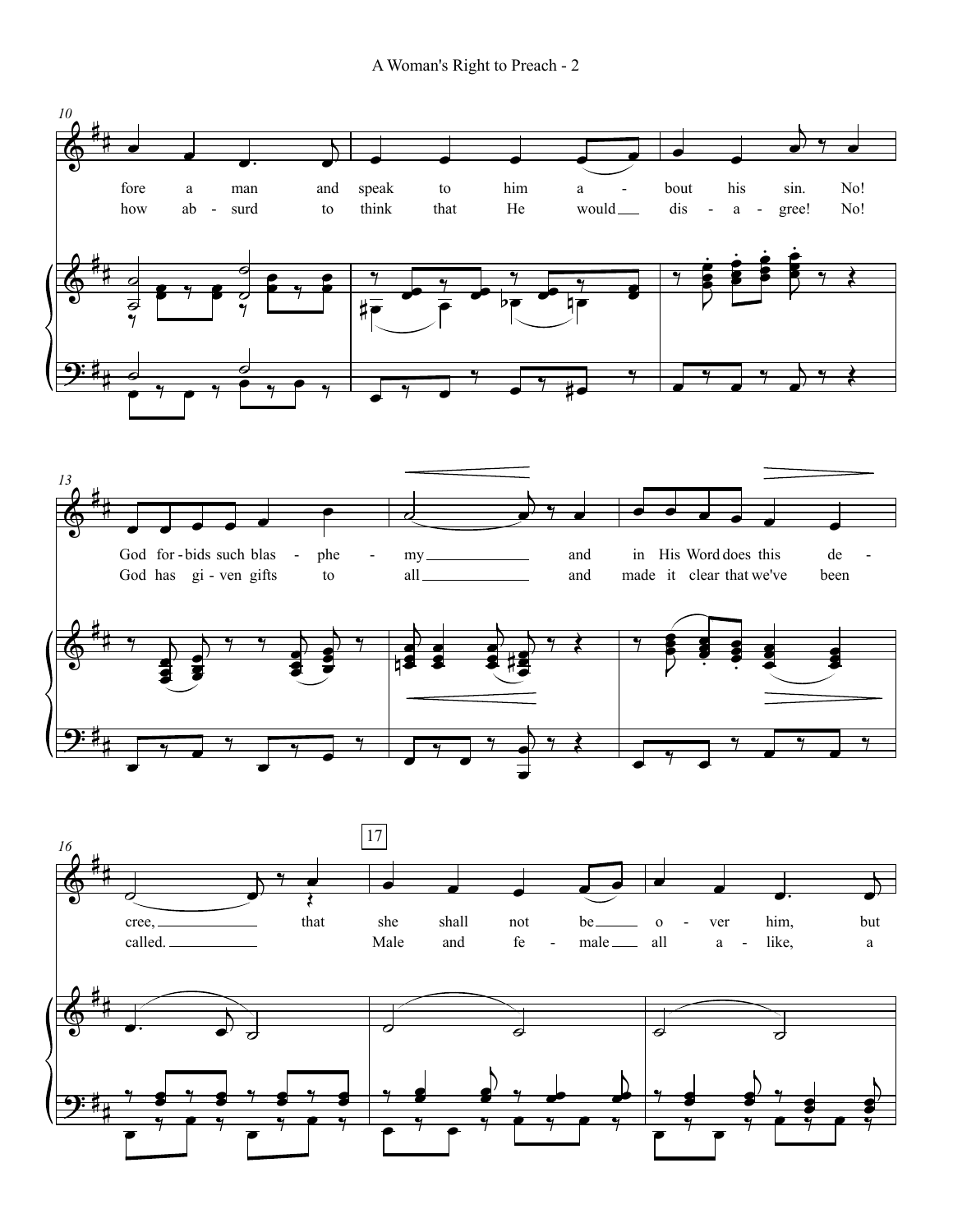A Woman's Right to Preach - 3





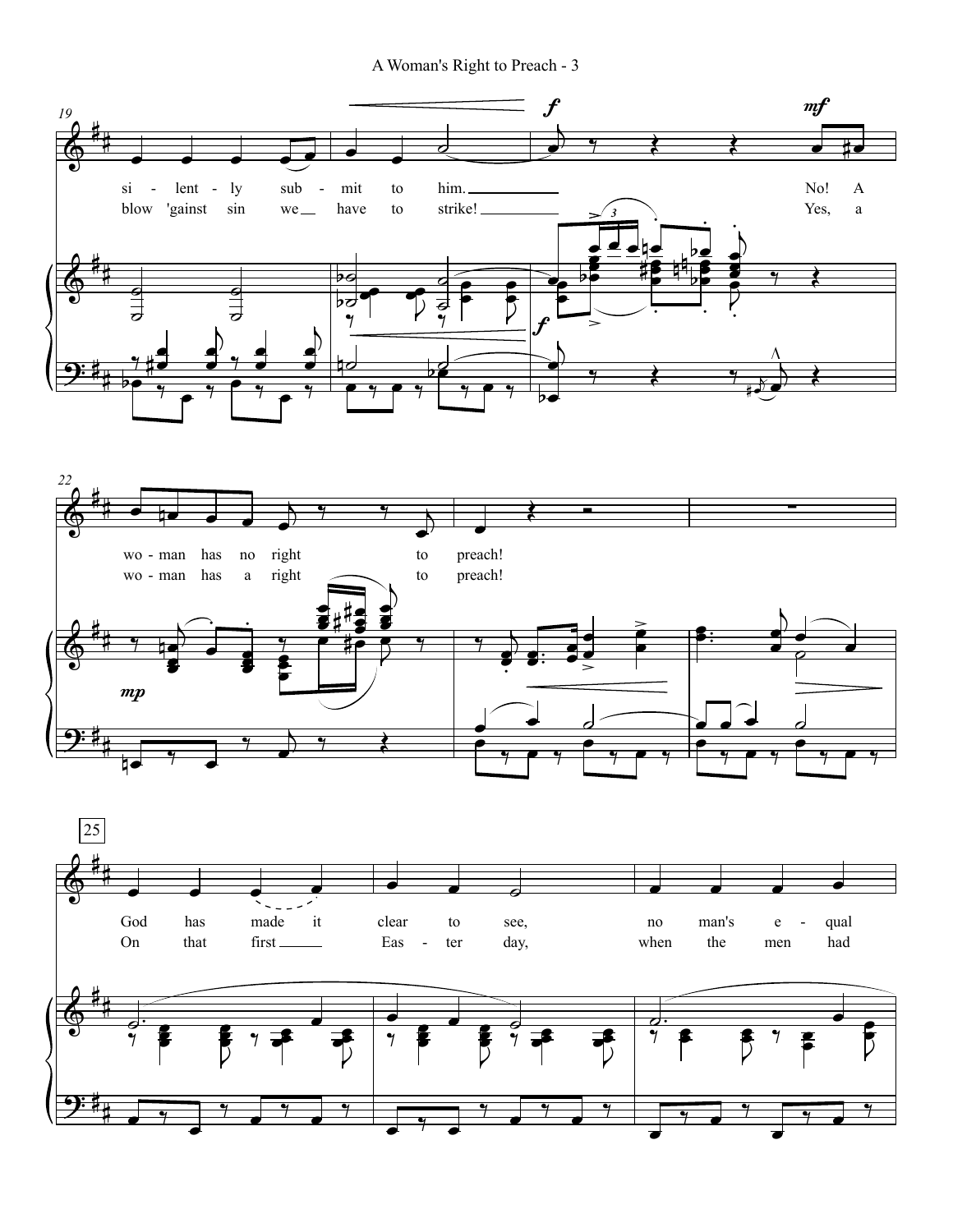A Woman's Right to Preach - 4

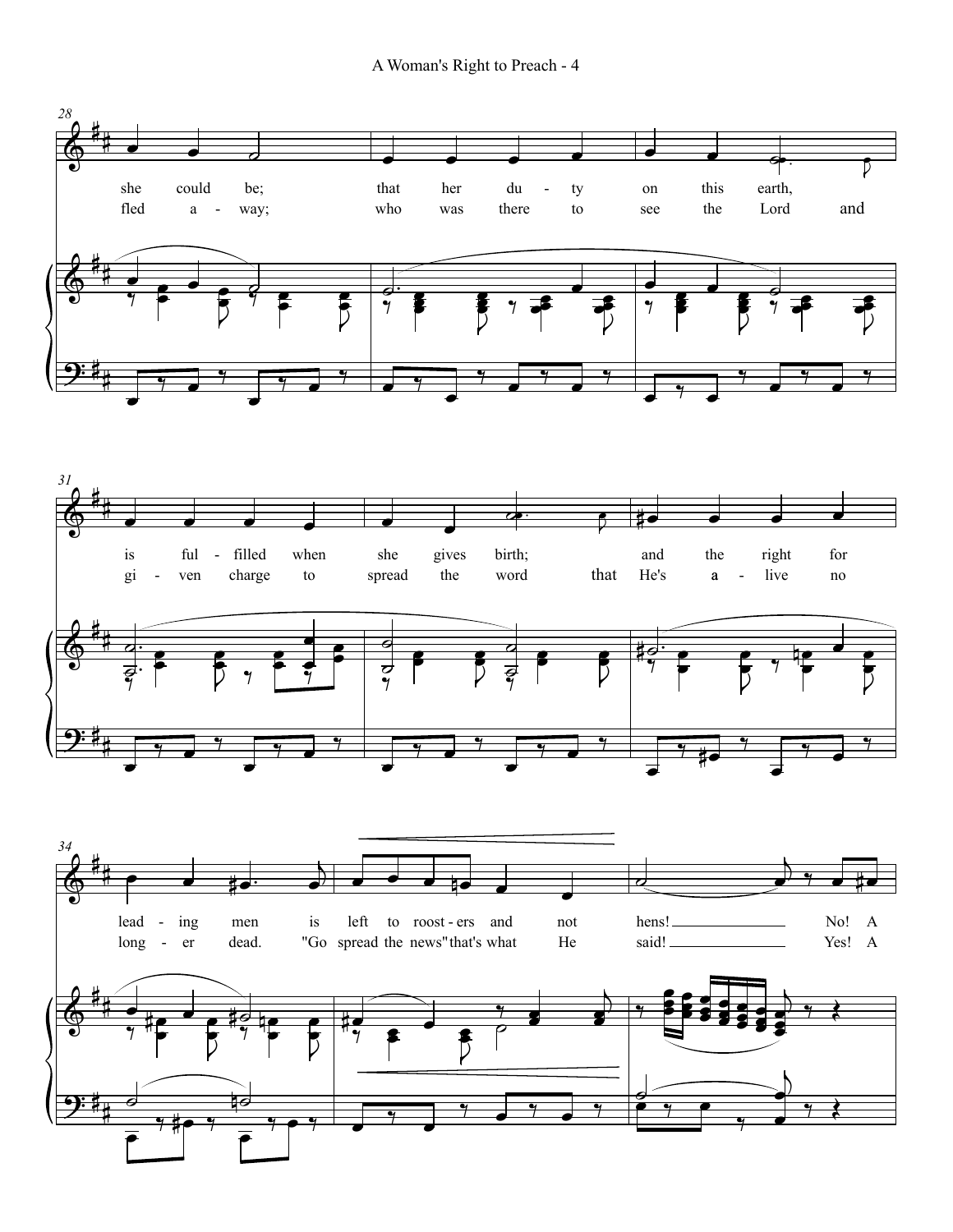A Woman's Right to Preach - 5





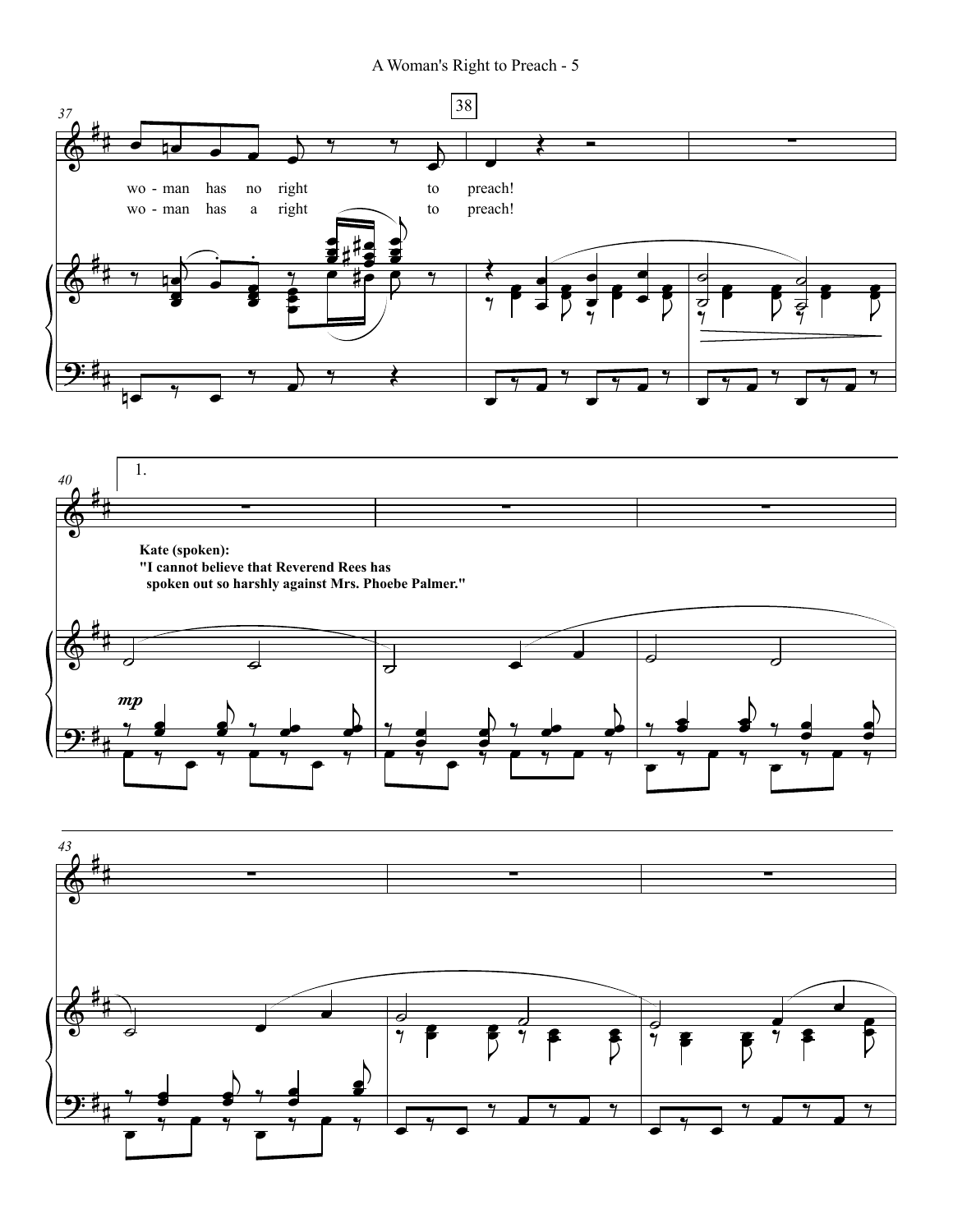

#

 $\overline{\phantom{a}}$ 

 $\frac{1}{\sqrt{2}}$ 

 $\overline{\phantom{0}}$ 

 $\frac{1}{\sqrt{2}}$ 

 $\overline{\phantom{a}}$ 

 $\frac{1}{\sqrt{2}}$ 

œ

 $\frac{1}{\sqrt{2}}$ 

 $\frac{1}{2}$ 

œ

‰ œ ‰ œ ‰

 $\overline{\cdot}$  ,

‰ œ ‰ œ ‰

A Woman's Right to Preach - 6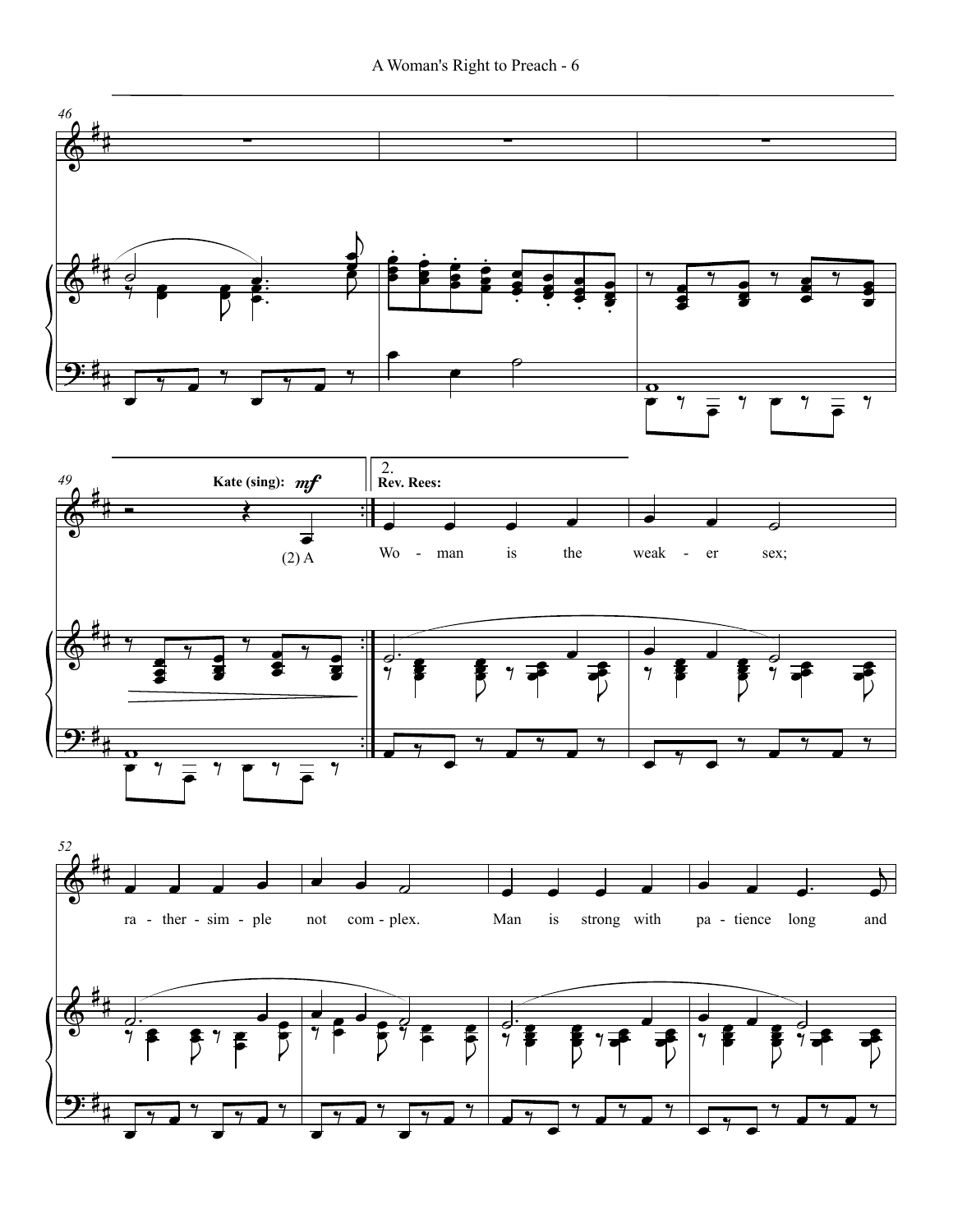A Woman's Right to Preach - 7

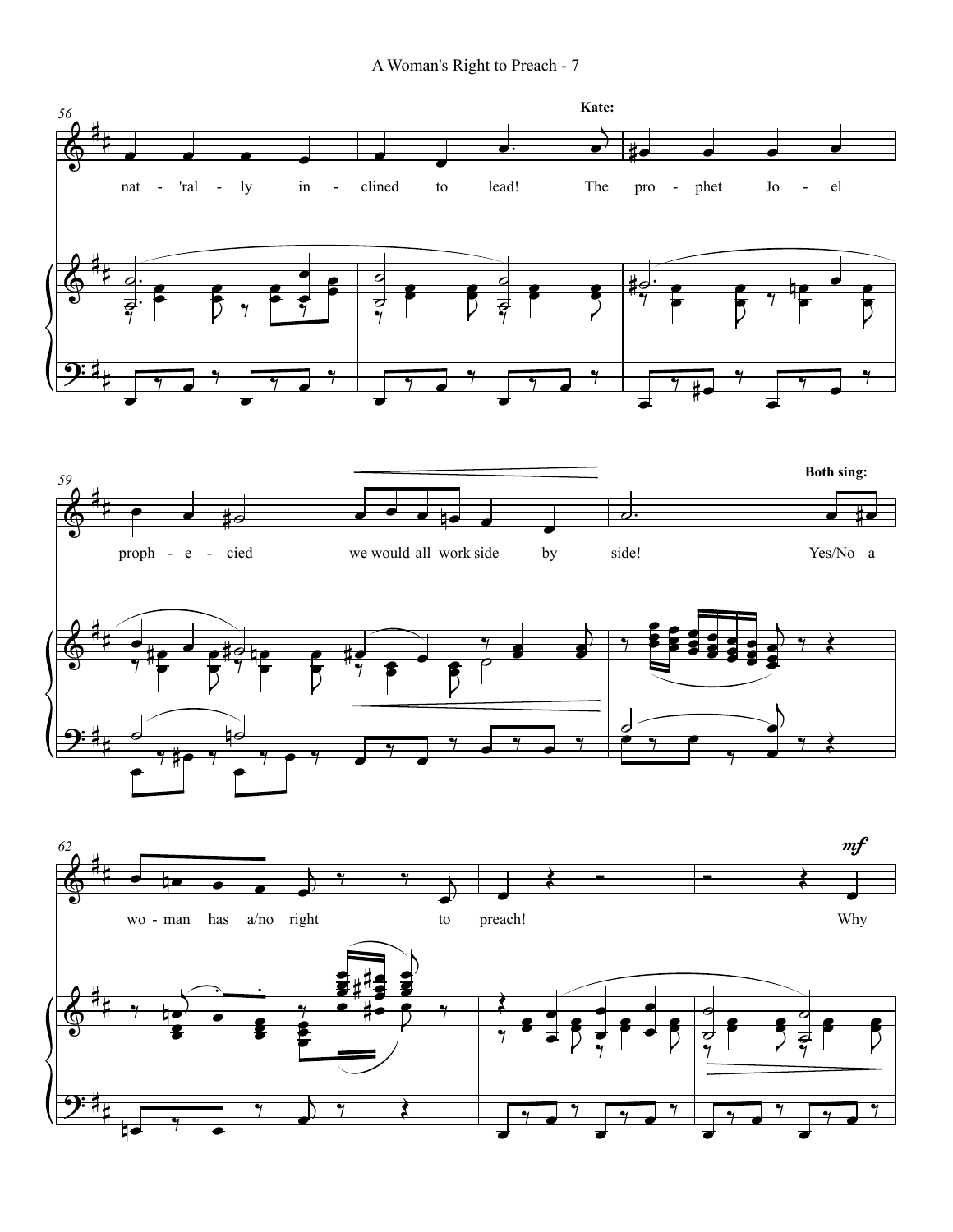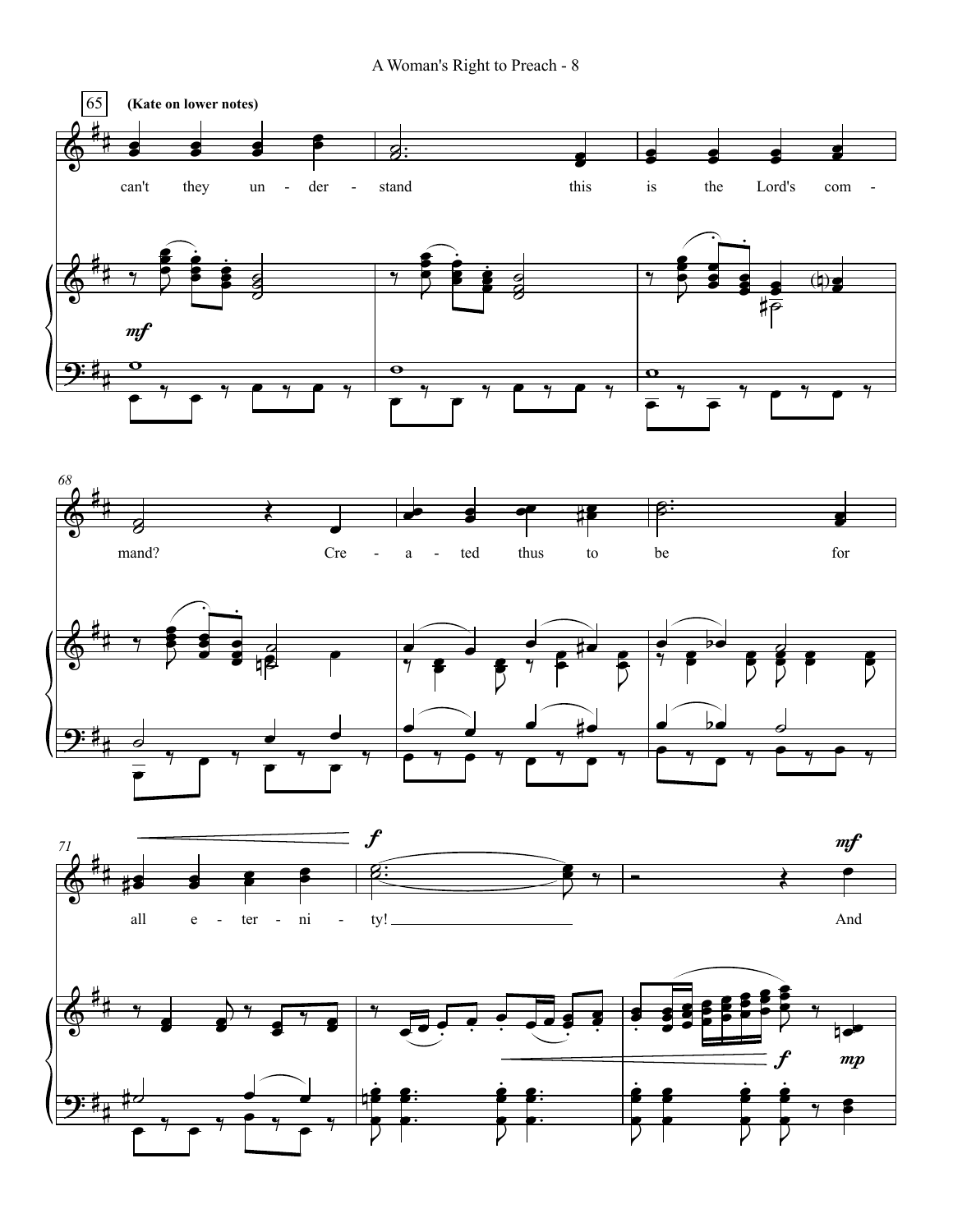